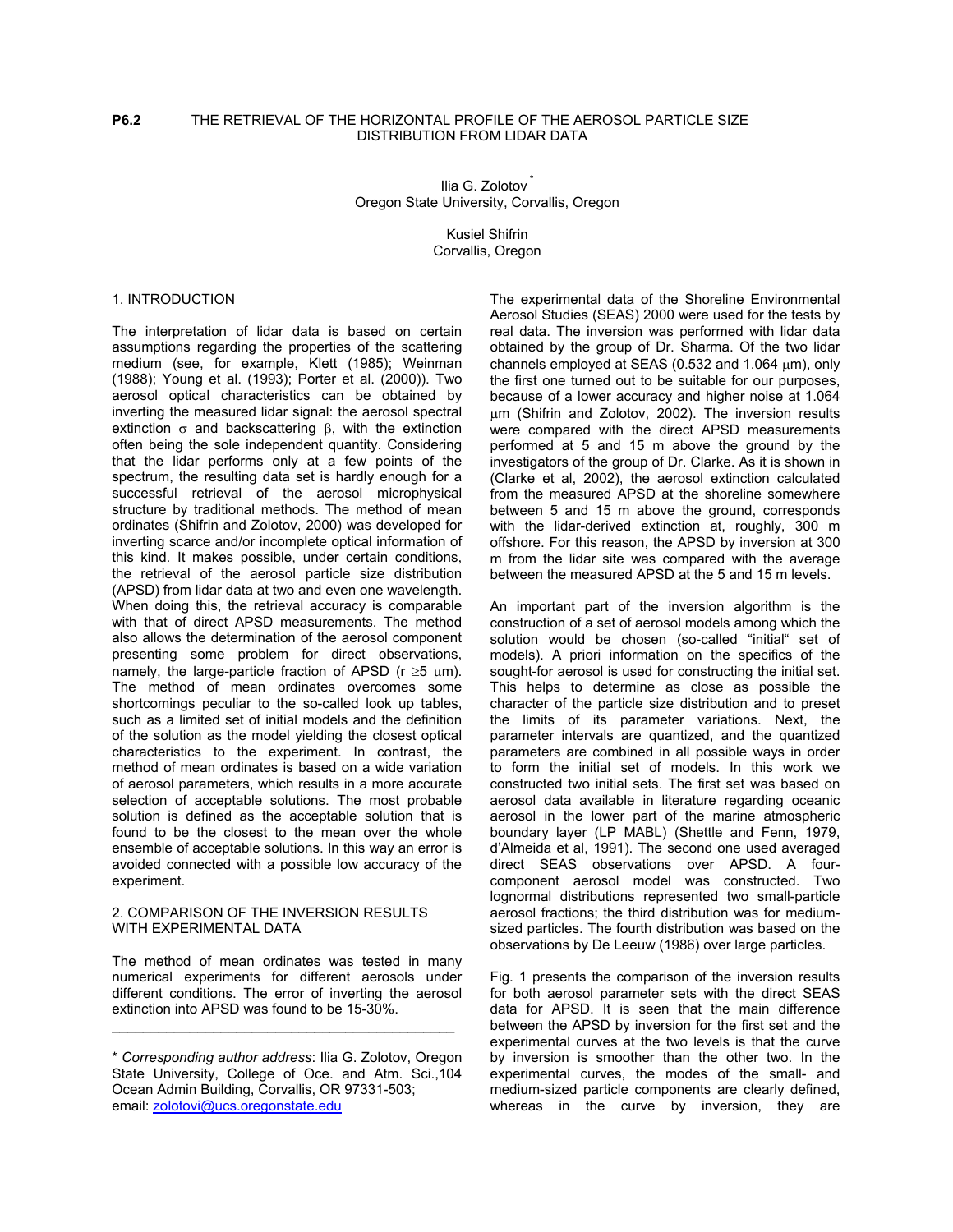imperceptible. The small-particle mode of the curve by inversion interpolates the first two modes of the experimental curves. This is no surprise, since the APSD by inversion was obtained from a single value of the aerosol extinction.



*Fig.1. Inversion results by the method of mean ordinates for 23h06m, April 25, 2000.* 

*1, inversion with the use of the first set of initial parameters; 2, measured APSD at the 5 m level; 3, measured APSD at the 15 m level; 4, inversion with the use of the second set of initial parameters; 5, curves of minimal and maximum ordinates of the ensemble of acceptable solutions for the first set of initial parameters; 6,7, curves of minimal and maximum ordinates of the ensemble of acceptable solutions for the second set of initial parameters.* 

The inversion results for the second parameter set show a noticeable improvement compared to the first set. It is seen that the calculated APSD is as much elaborated as the experimental one. The third component is close to the experimental third component in terms of the mode position, width, and height. The positions of the first and second modes are reproduced quite satisfactorily, although the heights of the distributions differ, sometimes significantly so. This latter fact is, however, of no great importance, because the contribution of the first two components into the total aerosol extinction is practically of the same order as its error.

Unfortunately, we have no SEAS data for particle radii larger than  $7.5 \mu m$ . Because of this, the actual presence of large particles (the third component in the first set and the fourth component in the second set), as well as their concentration are hypothetical to a degree. This component, if it does present, is generated by surf and lives for a very short time (De Leeuw, 1986). Nevertheless it can create a noticeable optical effect near the sea surface. From our inversion results, the mode of this component falls on a particle radius interval of  $5.4-8.6$   $\mu$ m. Its particle concentration varies from moment to moment between 0.02 and 0.06  $cm<sup>-3</sup>$ .

As it is clearly seen from Fig. 1, the area of acceptable solutions (i.e. solutions satisfying the optical data) for the second set of initial parameters is noticeably narrower than for the first set. We mean the area between the curves 5 for the first set, and the area between curves 6 and 7 for the second set. The explanation for this is that for the second set, real experimental data were used instead of parameters from the general theory.

## 3. INVERSION OF AEROSOL EXTINCTION INTO THE PROFILE OF NUMBER DENSITY.

A great body of APSD data was obtained at the ocean shore by direct observations during SEAS. It was expedient to use all this vast material for constructing an initial set of models in order to retrieve the aerosol profile over the sea surface from lidar data. Fig. 2 shows the area of all measured APSD at 5 and 15 m above the ground.



*Fig.2. The determination of the initial set of models. The crosshatched area represents all APSD measured during SEAS at the both levels.* 

*1,3, the upper and lower boundary model of the smallsized aerosol fraction; 2,4, the upper and lower boundary model of the medium-sized aerosol fraction.* 

We constructed lognormal distributions following the envelopes of this area. When doing so, we approximated two small-particle components by one distribution ( because of their indistinguishable optical effects). As a result, the initial APSD set consisted of three-component lognormal models. The parameter sets for the small-particle and medium-particle fractions were constructed with the use of the curves 1,3, and 2,4, while the large-particle component was based on the observations over large aerosol particles in LP MABL (de Leeuw, 1986).

The corrected in this way parameter set was used for inverting the lidar-derived aerosol extinction. Ten profiles of the aerosol extinction obtained by the SEAS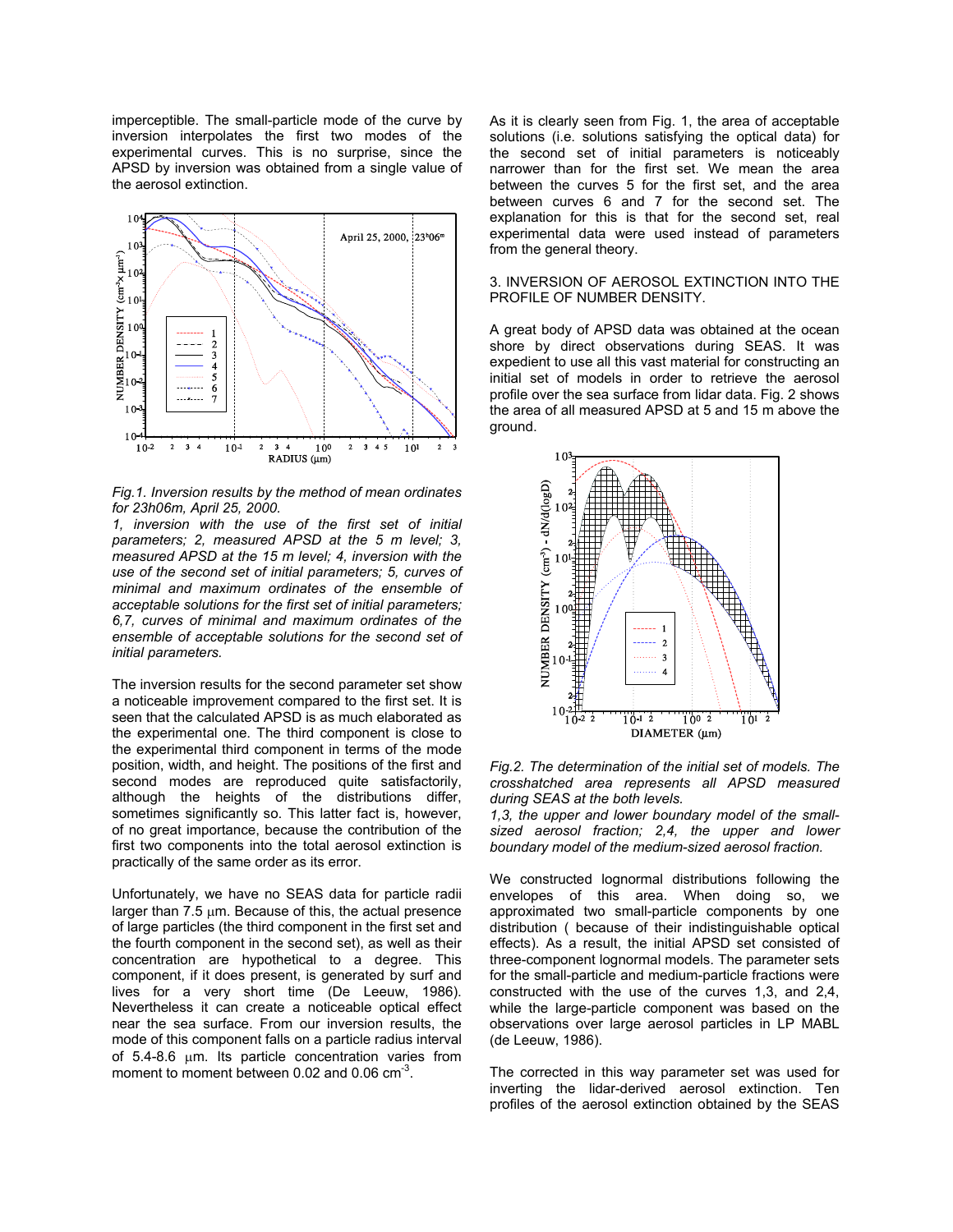lidar group were utilized for this purpose. The profiles were related to five time intervals of 10-15 minutes. It is seen from Fig.3a that aerosol extinction profiles for different moments differ significantly. The authors of the σ profiles did not report the instrumental error and the error of inverting the backscattered lidar signal into the aerosol extinction. In order to estimate these errors, we smoothed the aerosol extinction by the running mean, using different distances: 25, 50, 100, and 200m. The results are shown on Fig.3b.



*Fig.3. a) Horizontal profiles of the lidar-derived aerosol extinction* <sup>σ</sup> *at 0.532* <sup>µ</sup>*m for April 25, 2000 from 23h06m to 23h17m.* 

*b)* Juxtaposition of the lidar-derived aerosol extinction  $\sigma$ *and their profiles smoothed over different distances.* 

*1, experimental* <sup>σ</sup>*; 2,3,4, and 5, profiles smoothed over 25, 50, 100, and 200 m respectively; 6, points chosen for the inversion.* 

It is seen that long smoothing intervals cause considerable distortions around individual peaks. For this reason, the points chosen for the consequent inversion were taken from the curve smoothed over a distance of 25 m. For the data error, which is a necessary parameter of the inversion algorithm, was taken the standard deviation of the smoothed curve from the experimental one. Its magnitude varied from 3% nearer to the shore (up to 800 m) to 5% farther seaward (up to 2000 m). The points chosen for the inversion are numbered on Fig. 3b. Generally, 10-15 points were chosen from each profile in such a way that magnitudes of  $\sigma$  differed noticeably from each other.

The results of the inversion in these points are shown on Fig. 4. The general run of the curves for all points looks quite similar at this scale. The difference between them is not in the shape, but rather in the position of each curve on the graph.

Fig. 5 shows profiles of the aerosol number density along the lidar beam for 23h10m, April 25, 2000. Red circles on Fig. 5a represent the total number density N  $\text{cm}^{-3}$ ) obtained at each point by inversion independently from other points. On account of the inversion being performed with data for only one lidar channel, we checked the results with another method. Taking N obtained independently at some point, we determined N at other points by using the ratio of the aerosol extinctions between the points. After exhausting all 10 points, we got 10 estimates of N for every point. The black circles on Fig. 5a represent the calculated number density at each point; blue circles show the mean N at each point. Error bars represent standard deviations.



*Fig.4. The APSDs by inversion (23h10m of April 25, 2000). 1-10, APSDs by inversion for the numbered points;* 



*Fig.5 a) The aerosol density number N in LP MABL along the lidar beam on April 25, 2000, 23h10m. 1, N obtained by inversion independently at each point; 2, N estimated from the ration of aerosol extinctions at different points; 3, N averaged over the estimates by the second method.* 

*b) Relative APSD deviations; 1 – 10, numbering of the points chosen for the inversion.* 

It should be noted that although the absolute values of standard deviation are different at different points, the relative standard deviations is constant. This is explained by the method of estimation, because the relative deviation of N was determined by the deviation